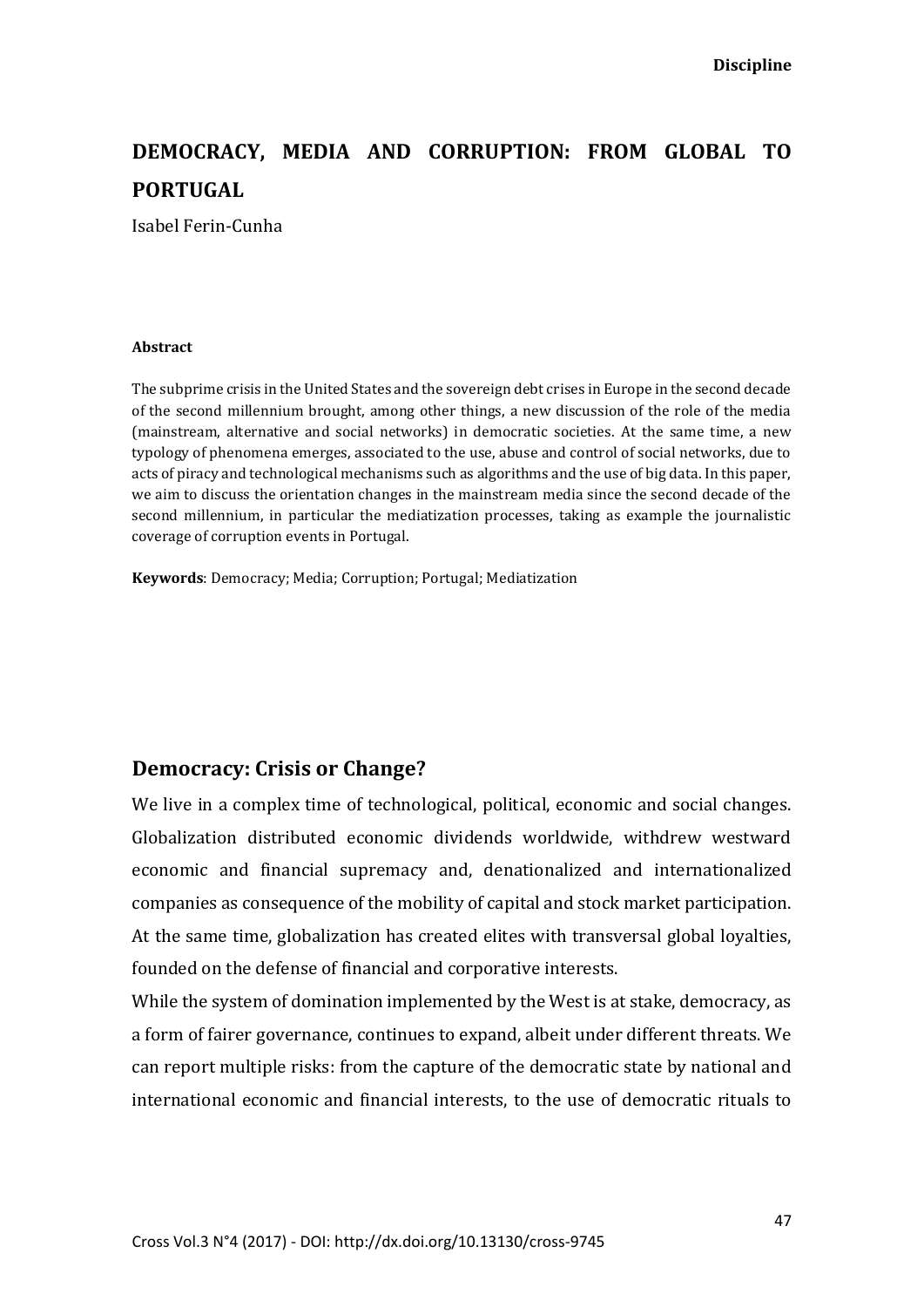validate the appropriation of resources by oligarchies, which evoke the interest of the people to perpetuate themselves in power.

Globalization has given rise to new pathologies of democracy, which rely on sophisticated financial and technological tools, often resorting to legal tricks such as offshores, tax incentives, and others, recruiting highly specialized personnel in international operations that governments can't afford.

Corruption, as a phenomenon of misappropriation of public funds, has become an endemic problem for democracies, involving, in various forms, an increasing number of governments and rulers. Crimes such as influence peddling, privileged use of information, economic crimes against the state, in addition to tax evasion and money laundering, are frequent accusations against rulers, constituting, according to several international political barometers<sup>1</sup>, serious risks to the maintenance of democracies.

In this way, we are facing a climate conducive to political populism and authoritarianism, which finds conditions for expansion among the disinherited from the globalized economy or those who consider themselves threatened in their national and religious identity. There are innumerable and different understandings of populism, equally supported by multiple theories, paradigms and methodologies of interpretation.

In Europe, as in the Americas (North and South), right- and left-wing populism has been growing, manifesting itself in party deployment and in elections of leaders with these characteristics. What determines populism is a political equation involving three actors: the people, the elites or other enemies of the people and the charismatic "chief / savior". The relationship is based on the assumptions of a "unique people" dominated by "corrupt elites" (national or international) and a "populist chief" capable of restoring popular sovereignty through a targeted communication strategy 2.

1

<sup>1</sup> International Transparence Report, 2017 (https://www.transparency.org/news/feature/corruption\_perceptions\_index\_2016).

<sup>2</sup> Laurent Bernhard, *Left or Right? Populist communication of political parties in recent Western European elections*, National Centre of Competence in Research (NCCR) Challenges to Democracy in the 21st Century Working Paper No. 92, July 2016 (http://www.nccrdemocracy.uzh.ch/publications/workingpaper/pdf/wp\_92.pdf).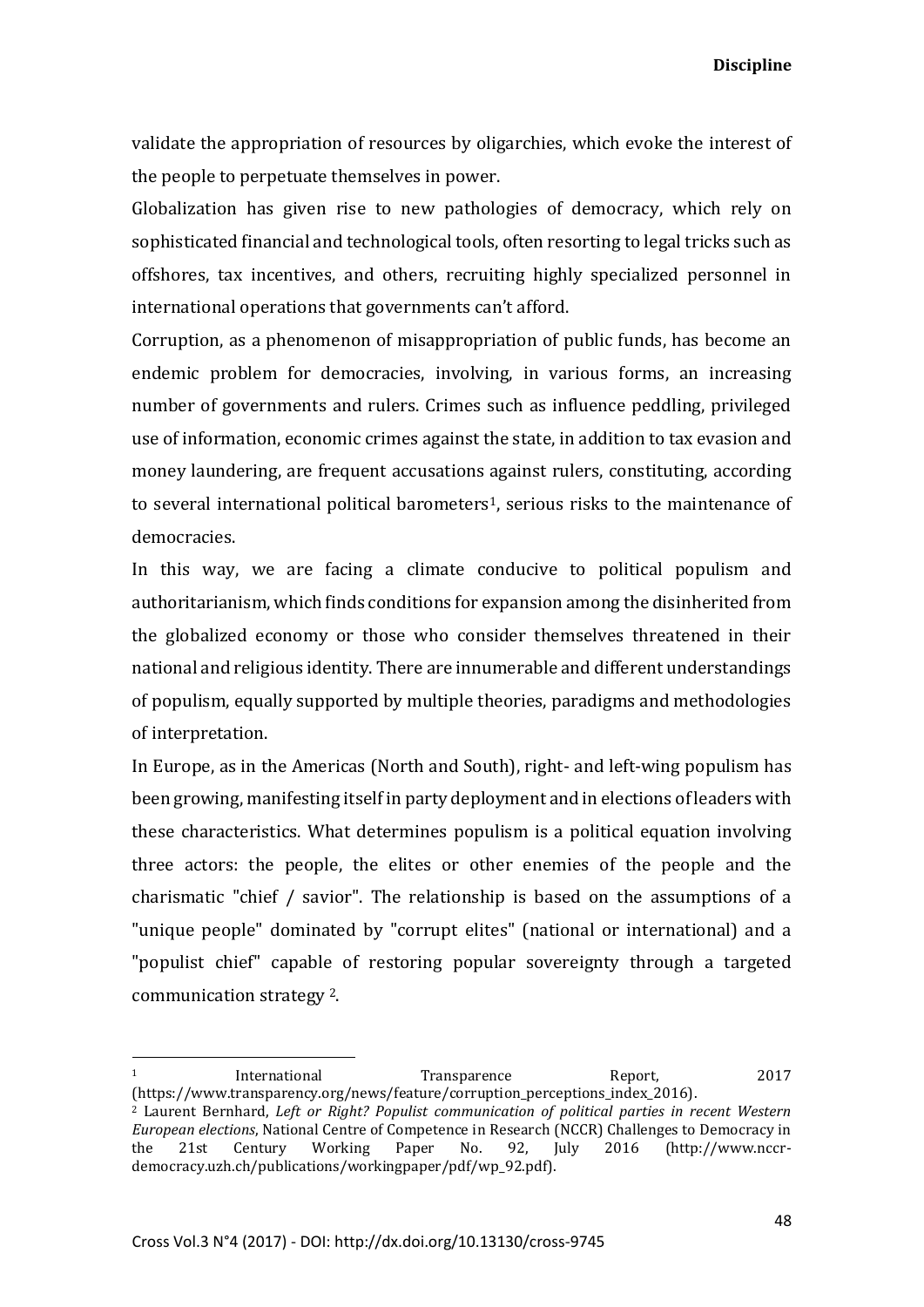The map presented by Freedom House at the end of 2017 presents the threats to democracy and freedom of expression that the globalized world faces today.

## Figure 1 - Freedom House "*World Threats to Democracy and Freedom of Expression*" **Populists and Autocrats:** The Dual Threat to Global Democracy



Source: https://freedomhouse.org/report/freedom-world/freedom-world-2017

In this figure 1, Freedom House points out that the world is facing the eleventh consecutive year of global decline in freedom and that there is an increasing attraction to totalitarian and autocratic models in many governments today. The report notes the growth of nationalist and populist forces and the setbacks in political rights and civil liberties in countries considered "free", such as Brazil, the Czech Republic, Denmark, France, Hungary, Poland, Serbia, Spain, South Africa, South Korea, Tunisia and the United States. At the same time, the report attributes these phenomena to different causes, such as social consequences of the Great Crisis, terrorist threats, populisms, corruption, drug trafficking and social violence.

The voracious expansion of neoliberalism withdrew the ideological connotation of democracy and turned it into a utilitarian tool of the political, economic, and financial system. Newcomers to globalization, with non-democratic traditions, have assumed new governance models that are considered more efficient, respecting only a set of rules or procedures for the constitution of governments and the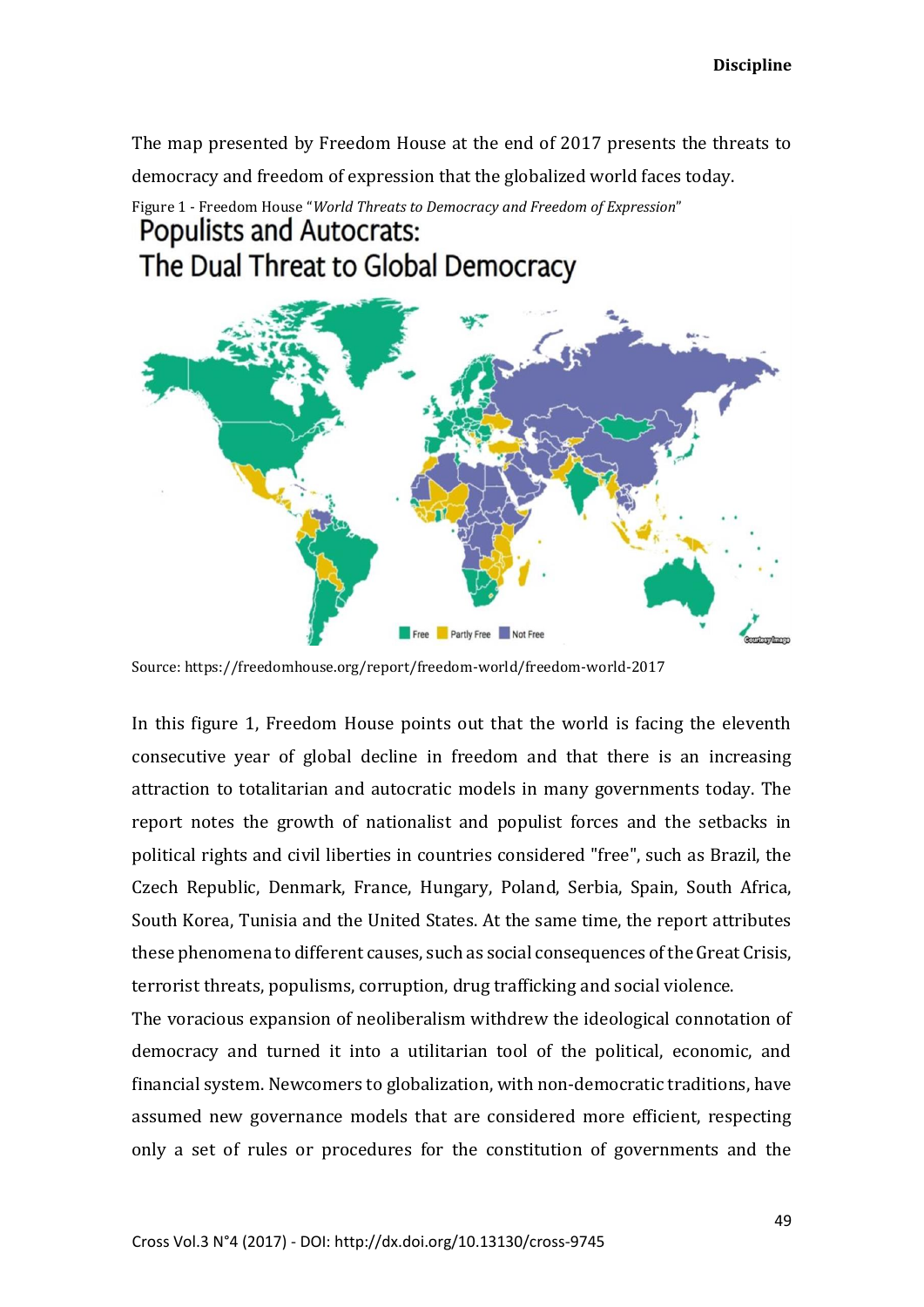management of public interests. The sub-prime crisis, which began in 2007/2008, created a distrust of democracy, as well as of European institutions and mainstream media, particularly in Europe. It has become clear to most Europeans that governments decide according to the pressure and interests of international and financial markets, against citizens' interests: replacing social justice for market justice.

#### **Democracy and Media**

**.** 

To this scenario must be added the role of media and information and communication technologies that promote the emergence of differentiated ways of "knowing" and building "identities" (collective and individual). For many citizens, the media, especially television, is the only information source and the primordial way of experiencing the world. At the same time, the use of mobile and digital devices, such as social networks and mobile phones, are the main link connecting the community.

Media mainstream orientation to the market, competition between corporations and the need to attract audiences has favored populist guidelines. Journalism, with emphasis on the so-called populist newsroom<sup>3</sup>, through popular programs and genres - talk shows, aggressive phone calls in opinion programs, interventions in television political programs and interviews with politicians, popular parliaments and others - confronts democratic institutions and rulers, decontextualizing actions and restricting political soundbites.

At the same time, large events and civic causes mobilize crowds from social networks and generate attitudes and opinions that constitute the sharing of a "global public sphere," which is generally not embodied in effective global movements.

The internet has, for this reason, become an element of freedom, but also of political domination. The manipulation of information on the Net through the injection of

<sup>3</sup> Toril Aalberg, Frank Esser, Casten Reinemann, Jasper Stromback and Claes De Vreese, *Populist Political Communication in Europe*, London, Routledge, 2017.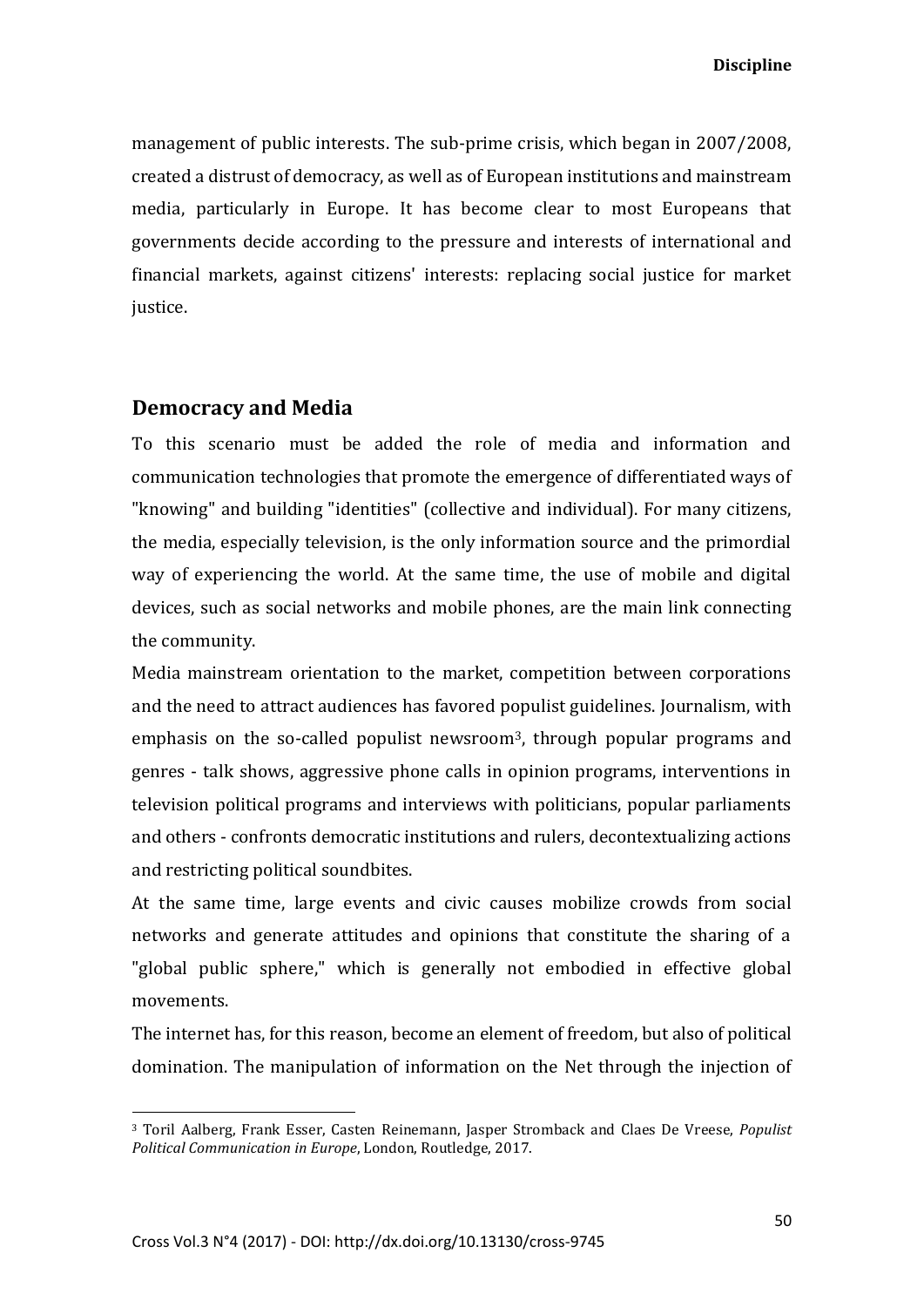"fake news", particularly in periods of elections in the West, poses more of a threat to democracies.



Figure 2 - Freedom House "*Net Desinformation tactics on the world 2016*"

Source: https://freedomhouse.org/report/freedom-net/freedom-net-2017

The above report stresses that disinformation tactics contributed to the seventh consecutive year of declining internet freedom. Manipulation and disinformation strategies had played a decisive role in elections in at least 18 countries (e.g. USA, UK, France, Catalonia) between 2016/2017. A growing number of governments have restricted mobile internet services and implemented additional surveillance measures. China leads the countries that control most of the content on the internet, but countries such as Russia attach increasing importance to the "information war", creating departments and sites for its development and dissemination in Western countries.

"Fake news" take on a major role in the "information war", particularly in social networks, where the verification of sources and the right to a fair hearing are more complex. The big data and the algorithms that are at the basis of the construction and diffusion of "fake news" are a further threat to democracy. Big data is a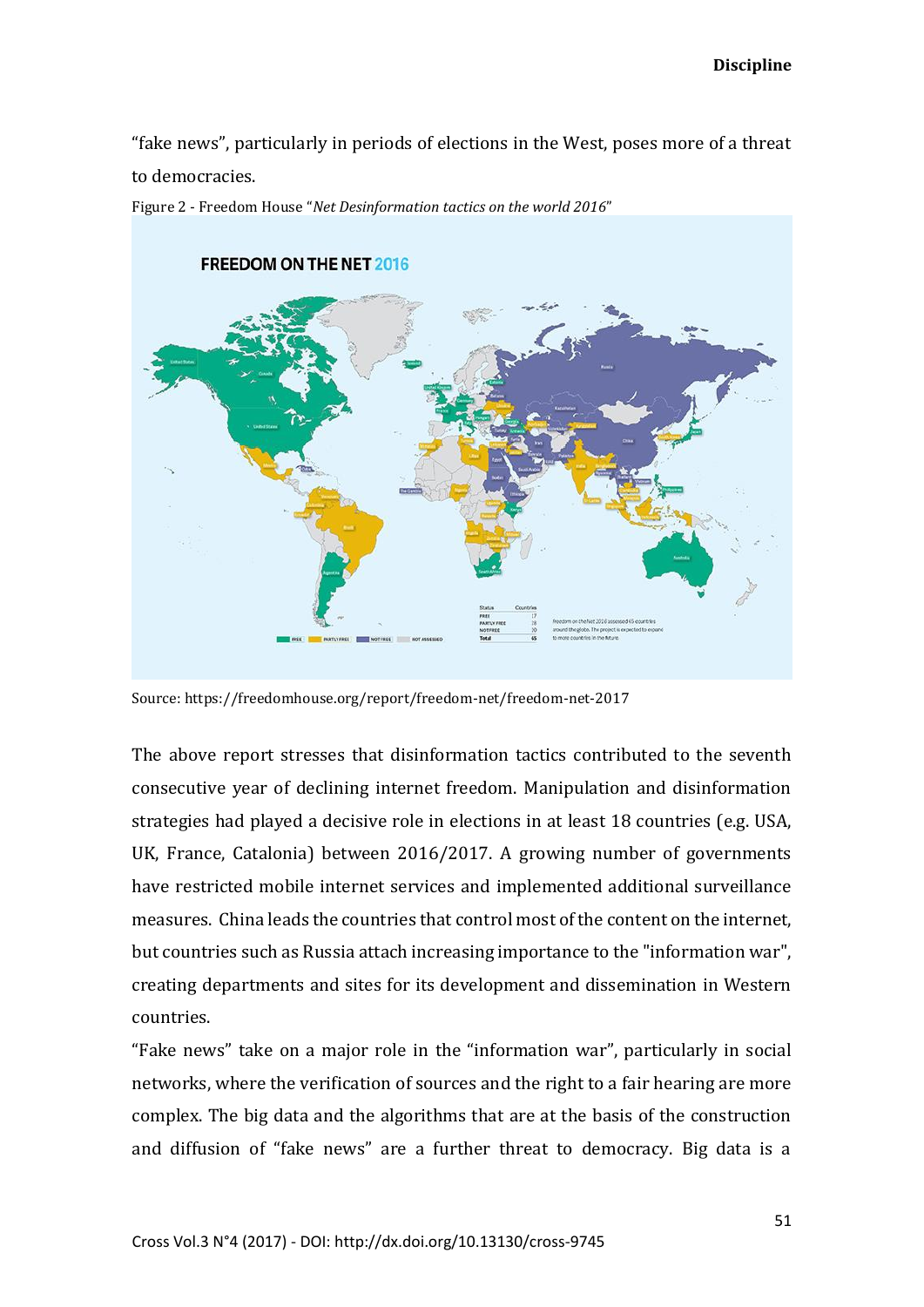comprehensive concept that includes strategies and tactics that involve massive data sets and diverse technologies. Among the "fake news" most damaging to democracy are: foreign interference in domestic elections; news about public figures using parody and satire; news without source verification and without the right to a fair hearing; de-contextualized news which reinforce ideologies, hate speeches and others; news which defy democratic authority and favor market interests, criminal organizations and harmful interests of ordinary citizens4.

On media and pluralism in Europe, the data compiled by *Media Pluralism Monitor 2016 Monitoring Risks for Media Pluralism in the EU and Beyond*, systematized around four key areas for pluralism in the media - Basic Protection, Plurality of Market (Political Plurality), Political Independence and Social Inclusiveness - point to a critical diagnosis, which highlights the lack of transparency of the relations between political, economic and media powers. The report also refers to the concentration of the media, the reduction of pluralism, self-censorship practices stemming from unemployment and increased insecurity at work, as well as the dubious origin of financing, particularly from money laundering.

The content produced and spread by the mainstream media and by users who become producers and users (produsers), as well as technological evolution, digital development, and what are generically called algorithmic encodings, has provided a favorable climate for the emergence of political and media populism.

In the mainstream media, indicators favoring the emergence of a populist environment are associated with the need to "increase audiences". These indicators span formats and genres of a very different nature, such as journalism, entertainment and fiction, and use technical and discursive devices with the aim of attracting the attention of ordinary citizens. "Calling attention" involves resorting to content and formatting selection strategies, which focus on sensationalist issues that emphasize conflict and confrontation, appeal to emotion, or provoke moral outrage. The same objective also uses strategies of repetition, omission and truncation, illuminating or erasing certain elements capable of attracting more

<sup>4</sup> Damian Tambini, *Fake News: Public Policy Responses*, in "Media Policy Brie*f*" *20*, London, Media Policy Project, London School of Economics and Political Science, 2017.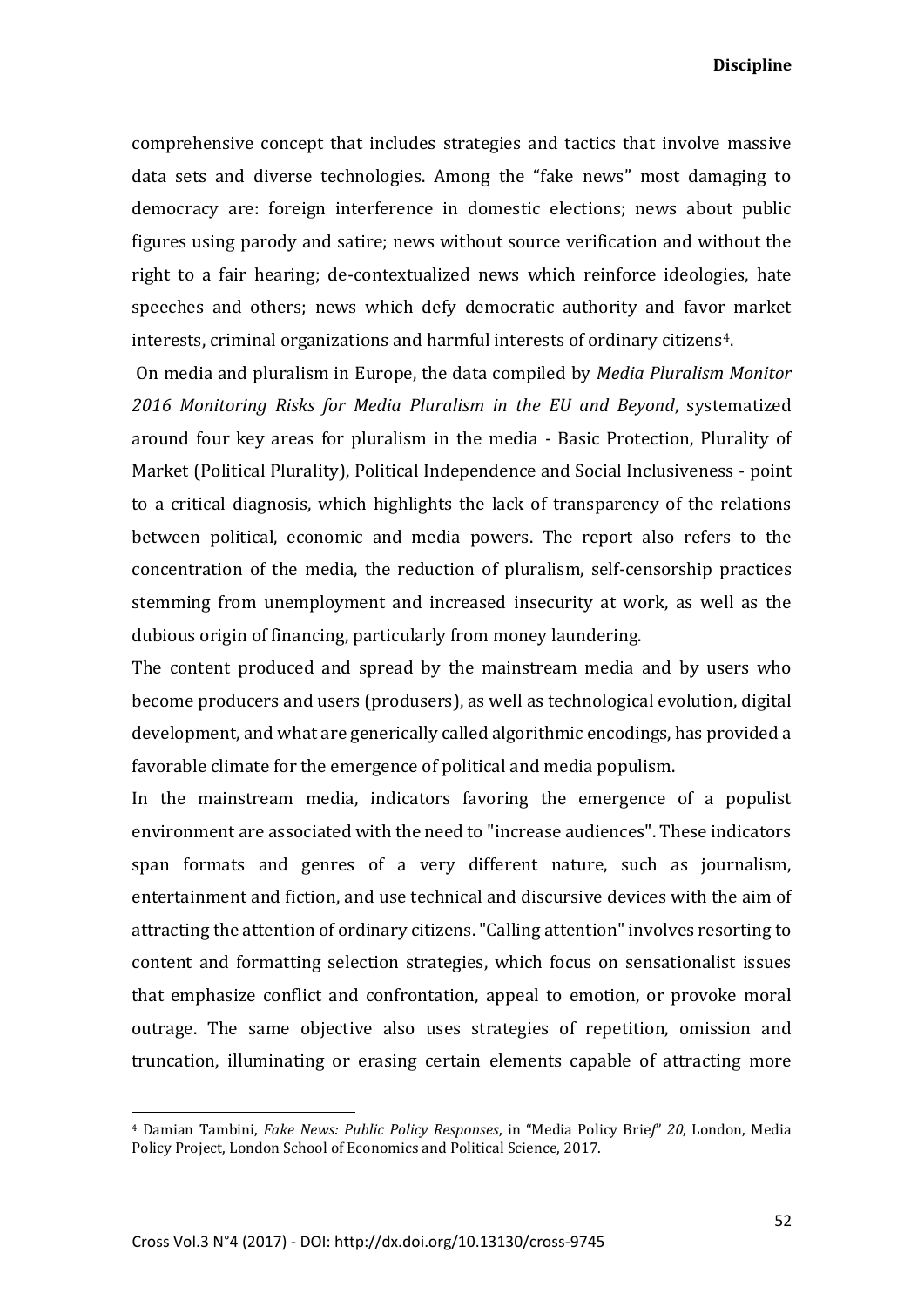attention, as it happens in the news about corruption and organized crime. These strategies defining media populism are in line with what in Europe has been written about mediatization, since the second decade of the new millennium.

Mediatization has been used to describe languages, procedures and techniques employed by the media, not only as a hegemonic institution, but also as an institution with its own "logic" capable of overlapping and "colonizing" the remaining social institutions5. It is also defined as a process of incorporation of media logics by social institutions (politics, justice, education, etc.) and by individuals / citizens / social actors in their daily lives. These logics involve the essence of the know-how of the media, such as formats, content, editing, layout, graphics and infographics, as well as rhythms and discourses that tend to shape, in a cumulative way, in the medium and long term, the citizens' understanding and knowledge of the world. In journalism, more specifically, this process is characterized by affinities with populist tendencies - which optimize journalistic matters and appeal to the audience - and, on the other hand, a propensity to privilege themes of potential impact, such as corruption, or even the use "fake news" as a means of telling a story and beat the competitors.

In short, the commercialization of the media and the hegemony of the great global internet companies (Microsoft, Google, Facebook, Amazon, Alibaba and others) have turned media into active players in deciding the destinies of democracies. The discretionary responses and strategies of democratic institutions to the growing power and independence of the media emphasized their dependence on market forces (audiences, advertisers, sponsors, etc.) and the withdrawal of democratic designs, such as freedom and plurality of expression. Cases of corruption are a good example of how a subject, phenomena or event that meets certain features of newsworthiness - such as social impact, people with power involved, rupture with procedures or conflicts between people, institutions and interests – becomes "raw material" of appreciable value for the media market.

<sup>5</sup> Andreas Hepp, *Mediatization and the "Moulding Forces" of the Media*, in "Communications", 2012, v. 37, p. 1-28; Nick Couldry and Andreas Hepp, C*onceptualizing Mediatization: Contexts, Traditions, Arguments,* in "Communication Theory", 2013, v. 23, nº 3, p. 191-202.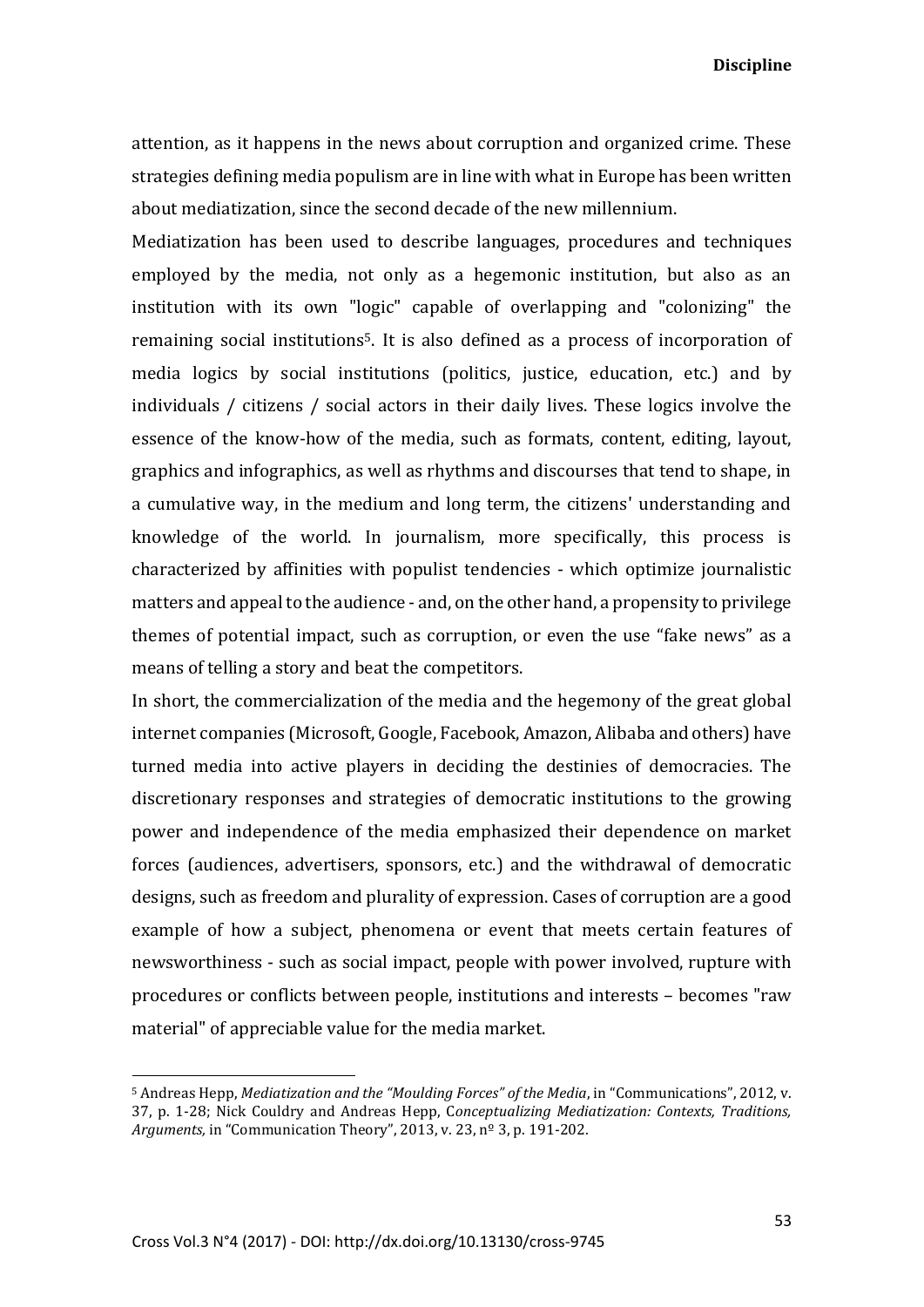## **Media and Corruption**

**.** 

In the last decades, corruption has been one of the events which have contributed more to the mediatization of democracy, promoting the disqualification of democratic institutions, especially those of the political and judicial system. Corruption is characterized as an abuse of power for its own benefit and articulates areas of politics, economics, justice and the media $6$ . Corruption tends to clarify certain social characteristics because the disclosure of these events makes evident the political and economic inadequacies of society, as well the failures of its agents and institutions, whether public or private. These events have the "capacity" to make visible the weaknesses of democracy, exposing not only the weaknesses of the state, but also the proficiency of institutions and actors in the fields of politics, justice, media, economy and finance7.

From the perspective of Blankenburg<sup>8</sup> as well as Johnston<sup>9</sup>, corruption is directly linked to national culture, in particular to how elites relate to the *res publica*. Determinants of the degree and characteristics of corruption in each country or region are the economic and political pressures of international interests - such as investors (majority shareholders), investment funds and multinationals - and the positioning of these countries and regions in the global market. Each country has its own cultural specificity, in addition to factors such as the degree of deepening of democracy, the functioning and transparency of political and social institutions and the capacity and availability of citizen participation and mobilization.

Studies on political corruption often associate this phenomenon with economic, political and social crises, including changes in moral standards<sup>10</sup>. In Europe, as a result of the transformations brought about by globalization in recent decades,

<sup>6</sup> Erhard Blankenburg, F*rom Political Clientelism to Outright Corruption - The rise of the Scandal Industry*, in *Political Corruption in transition: a sceptic's handbook*, Kotkin, Stephen and Sajó, Andras (edited by). Budapest, Central European University Press, 2002, p. 149-165.

<sup>7</sup> Veronica Pujas and Martin Rhodes, *Party Finance and Political Scandal in Italy, Spain and France*, in "West European Politics", 1999, vol. 22, nº 3, p. 41-63; Antoine Vauchez, *Le pouvoir judiciaire*, Archives Ouvertes, 2009. Consulted in July 2017 (https://hal. archives-ouvertes.fr/hal-00384034). <sup>8</sup> Erhard Blankenburg, *op. cit.* p. 149-165.

<sup>9</sup> Michael Johnston, *Syndromes of Corruption: Wealth, Power and Democracy*, Cambridge, University Press, 2005.

<sup>10</sup> Susan Rose-Ackerman, *Corruption and Government: Causes, Consequences and Reforms,* Cambridge, University Press, 1999.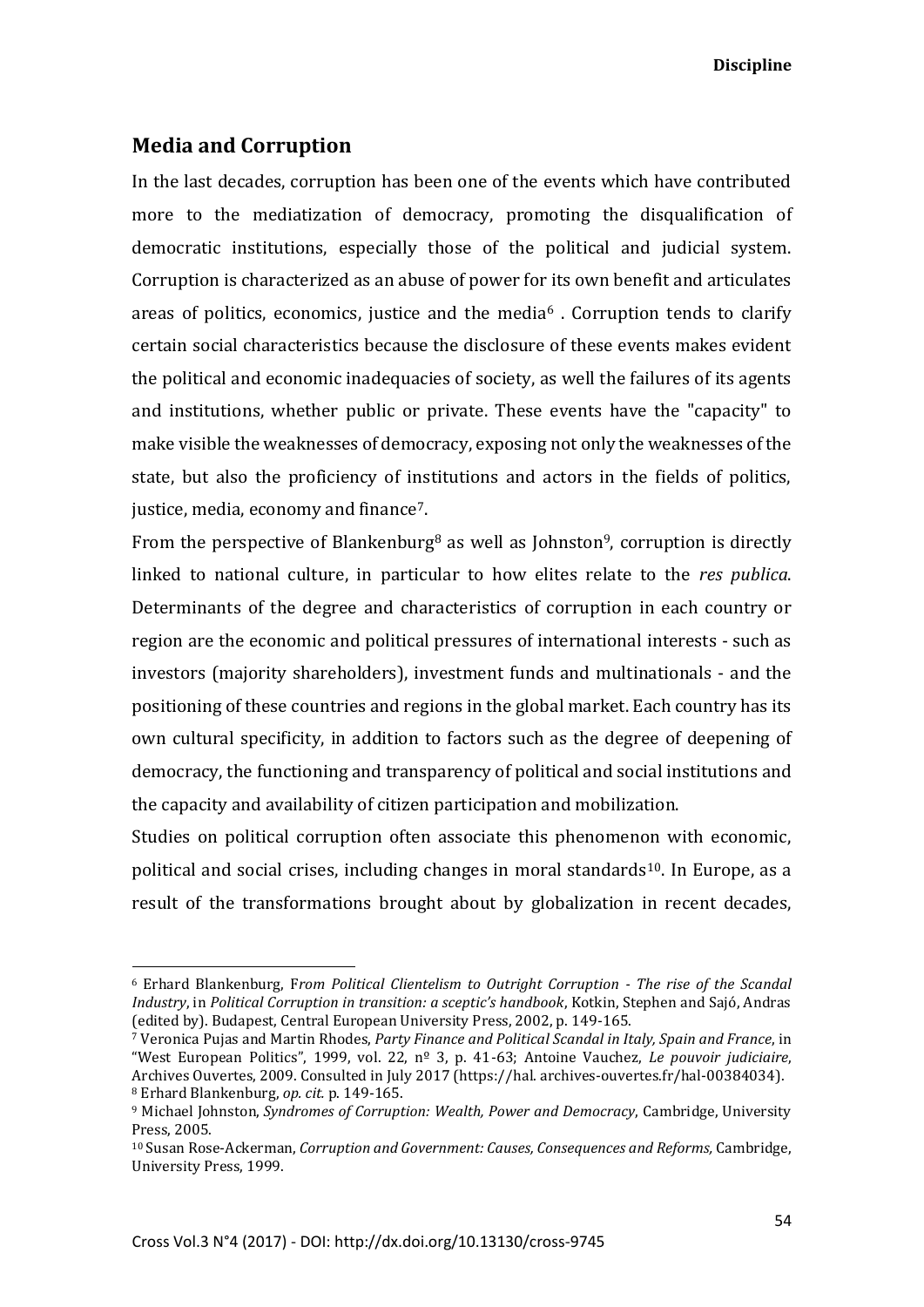major changes have taken place in the business world, with the introduction of a growing climate of great competition and struggle for resources. After the turn of the millennium, economic and financial strategies resulted in a growing decline of capital flows to the countries of southern Europe, particularly in Portugal. At the same time, many European countries were forced to abandon centuries-old protectionist habits, particularly as regards the domestic industry, and to invest in infrastructure (such as rail, airports, telecommunications and postal services) to facilitate the installation of multinational corporations and international trade. The scarcity of funding, namely for the functioning of the political parties associated with the increasing privatization and concentration of economic interests, tends to stimulate illegal appropriation of public resources that emerge in the public sphere in the form of "political corruption scandals." This economic model has cleared the path to a growing interdependence between business and politics, feeding a clientele-based structure.

In Portugal, the relationship between the state, the government and the private sector tends to be characterized by great ambiguity. There is unlimited permeability between public and private interests which add an uninterrupted transit between public offices and CEO, between the exercise of governmental functions, the activity in the public business sector and the representation of the interests of major national and international private groups. The rotation and accumulation of positions and public offices in the various sectors (governmental, public and private), tends to turn public offices into a preliminary stage towards future functions of "trust" in public and private corporations. The same political / professional process also allows the self-capitalization of influence in business and politics. Therefore, political corruption involves a wide range of crimes committed by current or former political agents, which occur mainly in the competition for political positions, as well as in the exercise of public office, in the act of legislating and after the abandonment of governance positions<sup>11</sup>. Corruption cases that have emerged in the last fifteen years in Portugal demonstrate these political and professional trajectories, where major interests arise as active corruptors and

 $\overline{a}$ 

<sup>11</sup> Erhard Blankenburg, *op. cit*. p. 149.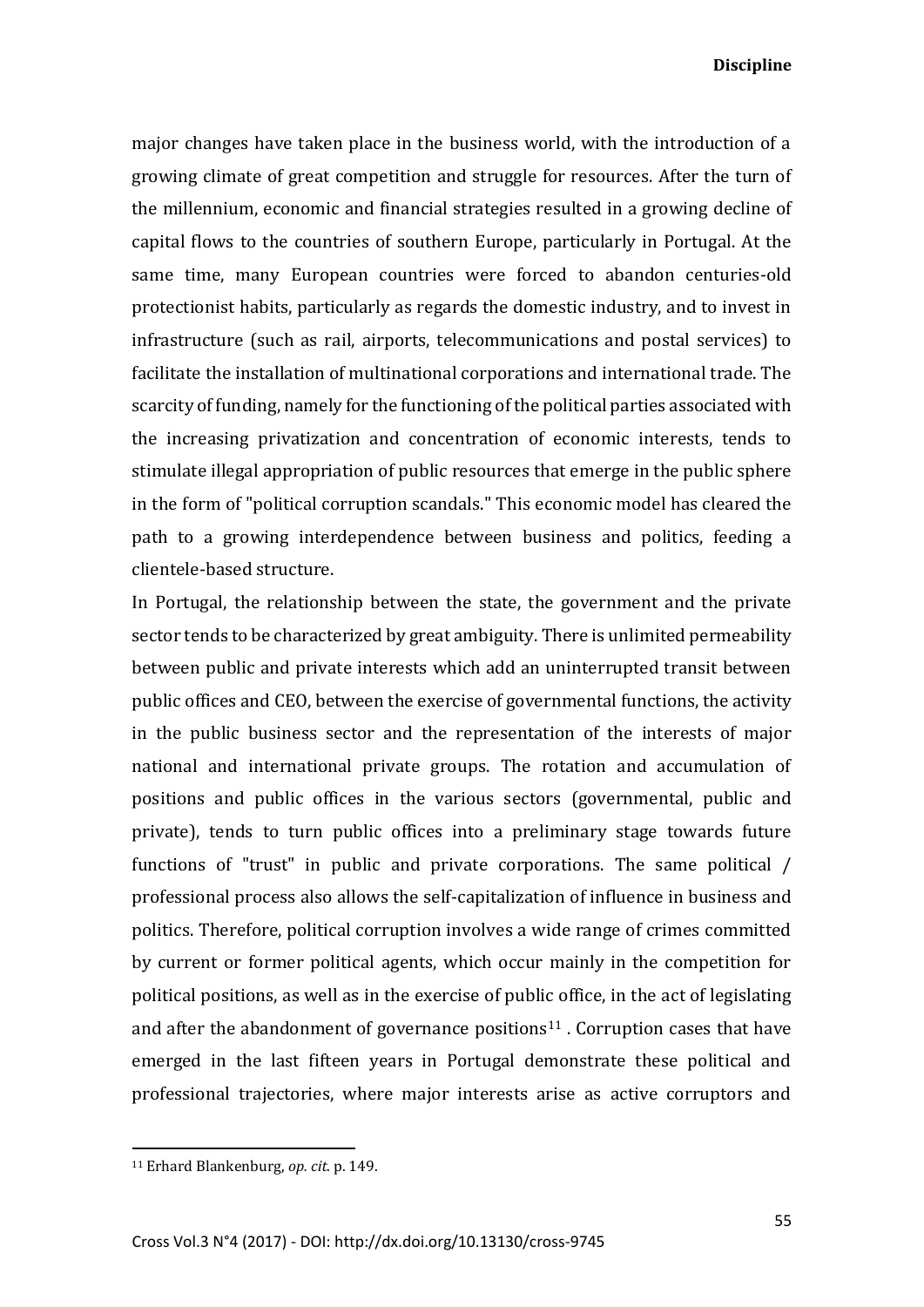politicians (or ex-politicians) as passive or corruptors actors. In this dynamic, the state and governments appear as "trading platforms" for economic and financial interests.

## **Corruption Mediatization: concepts and Portuguese examples**

The visibility of issues, events and themes in the public sphere depend on the agenda-setting activity carried out by the media regarding these issues. They only exist if they are present in the media through television news, headlines, opinion, etc. While reviewing the theory of agenda-setting<sup>12</sup>, we stress the idea that the media may not be able to tell people how to think, but is able to tell their readers/ viewers/ listeners what to think about. Agenda studies have consolidated the role of the media as an instrument that can be used strategically by different actors and agents, including politicians. Agenda-setting stresses the media's influence on public opinion through the prominence assigned to a particular topic or event in news, images and messages. Higher prominence is likely to correspond to greater visibility and, therefore, to a selective focus, implying the erasure of other information lacking similar weight. The agenda-setting process thus operates as a routine of deletion and highlighting of themes that may result from an early selection of politically, economic and socially appropriate themes, excluding those that are deemed inconvenient. Lang and Lang <sup>13</sup> argued that it is not sufficient for a subject to be made visible for it to be understood, it is more important the ability of the receivers to understand it, by contextualizing it in their daily lives. For this to happen, the agenda must retain certain continuity, be strengthened by multiple approaches; introduce easily identifiable agents and actors as well as a plausible plot. This agenda-building process is also associated to cycles of attention, i.e., the ability of a topic, event or phenomenon to maintain the public's interest. Cycles of attention tend to be

1

<sup>12</sup> Maxwell McCombs and Donald Shaw, *The Agenda-Setting Function of Mass Media*, in "The Public Opinion Quartley, vol. 36, nº2, Summer 1972, p. 176-187.

<sup>13</sup> Engel Lang Gladys and Kurt Lang, *Watergate: An exploration of the agenda-building process*, in *Mass Communication review yearbook*, Wilhoit, Cleveland and Bock, Harold de (edited by), 1981, vol.2, p. 447-468.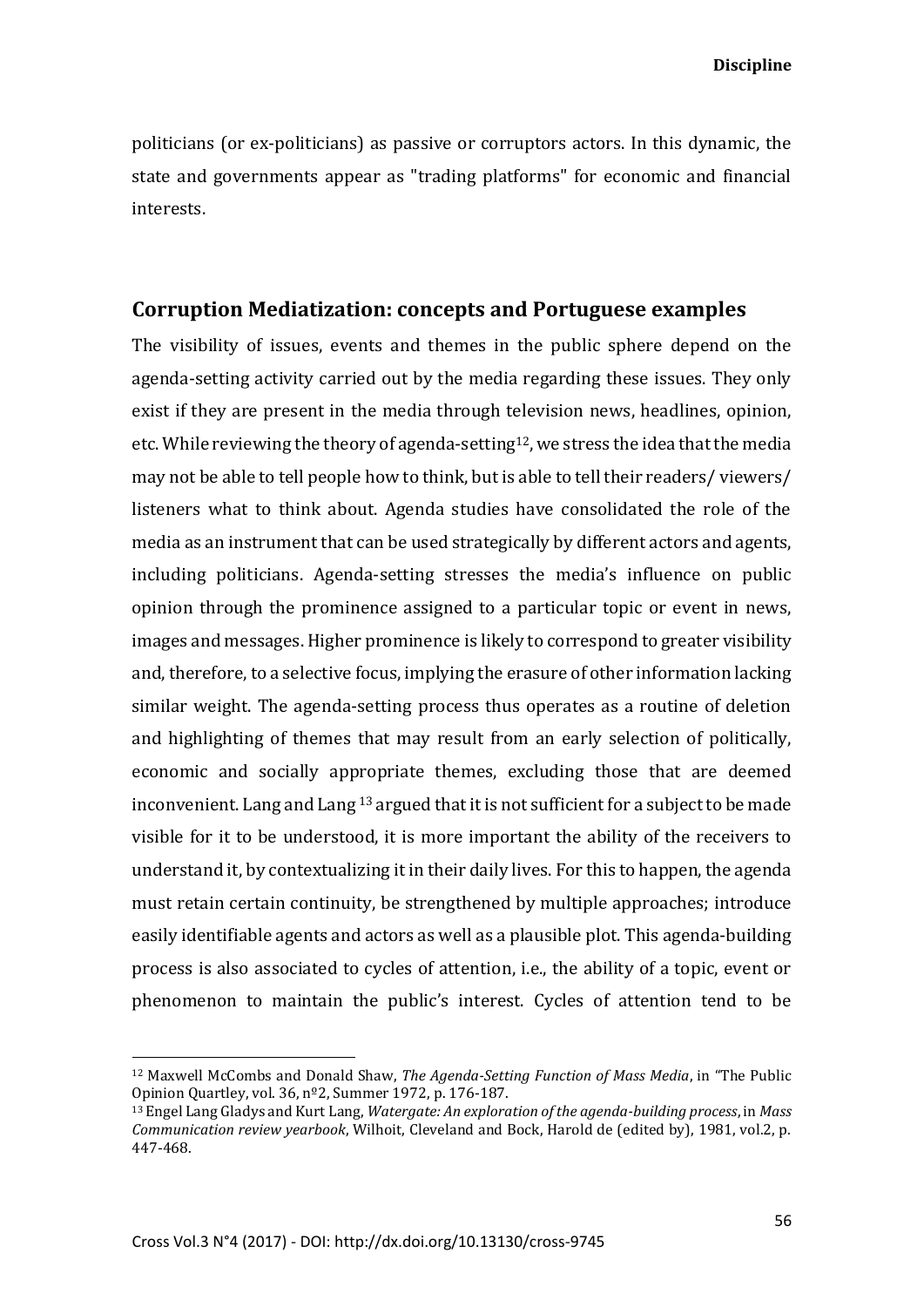progressively shorter, generating rapid saturation and abandonment. Maintaining the interest of the audience in a given agenda will depend on the ability of the media to improve frameworks and capture the interest of potential consumers.

Theories, concepts and principles described above also allow us to identify certain political communication strategies used in the coverage of corruption, where power struggles between factions and parties are always present. The visibility of political corruption in journalistic coverage depends on internal and external financial and economic trends, and external and internal contexts. The news also depends on the political and economic forces that have access to the public space, as well as on the "airtime" available to the different agents, including pundits.

In contrast, the framing<sup>14</sup> of the analysis of the visibility of political corruption in journalistic coverage allows the media to confer certain continuous and persistent attributes to certain themes. The public highlight assigned to a news story (priming) consists in the selection procedures that the media and journalists use while introducing certain issues into their agenda and identifying the main political actors. Agenda-setting procedures give greater prominence, emphasis or importance to certain themes or political actors and facilitate the internalization of their "projection" by the public opinion, while aggregating around it certain attributes that act as "cognitive shortcuts". For example, the visibility (priming) granted to a certain politician is always associated with specific themes and attributes. Their enunciation leads to the identification of that politician by the citizens; the naming of the politician by the media carries itself, in turn, the themes, cases and attributes that are associated with him.

Another issue to consider is the idea advocated by Entman15, that the stories and viewpoints that circulate in the media are produced by top decision-makers, politicians or managers of major economic and financial interests that seek to influence the public opinion in general through other "elite agents" (such as pundits and other opinion leaders). In cases of journalistic coverage of political corruption,

<sup>14</sup> Dietram Scheufele, *Agenda-Setting, Priming, And Framing Revisited: Another Look at Cognitive Effects of Political Communication*, in "Mass Communication & Society", 2000, vol. 3, p. 297-316. <sup>15</sup> Robert Entman, *Projections of Power: Framing News; Public Opinion and U.S. Foreign*, Chicago, University Press, 2004.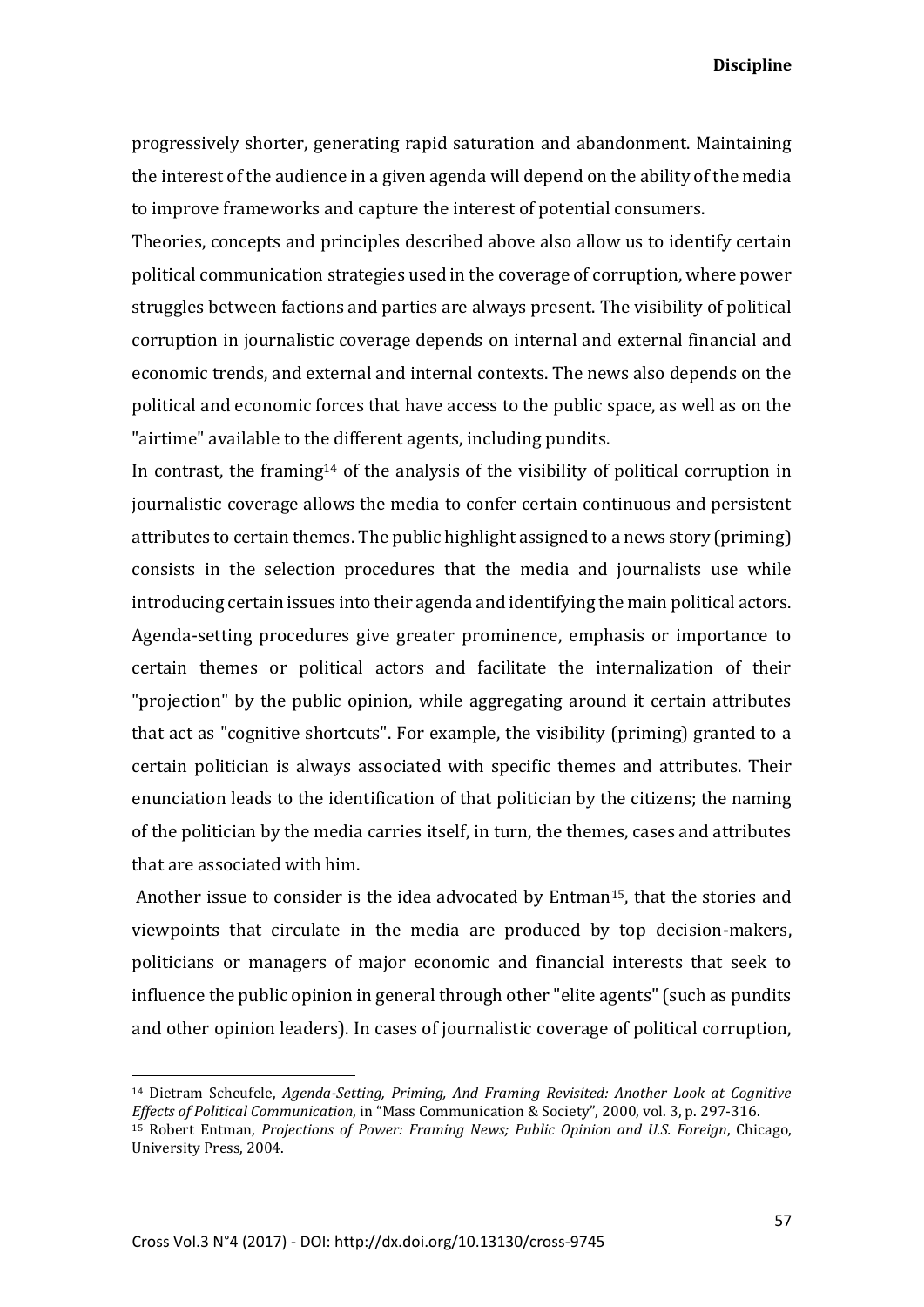a greater degree of indecision or disagreement between the "elites" as regards the procedures to be legally and politically adopted results in an increased ability of the media to set the frameworks of these topics. Such indecision also increases the ability of the media to generate parallel and autonomous agendas and to influence the political system and public opinion. In this context, we may reasonably assume that the continuing agenda of political corruption cases incorporate both the "tensions" between "elites" and the possible parallel agendas of the media.

The idea of mediatization has been recovered in the last decade, mainly in Europe, by a group of researchers who attribute to the media a crucial role in globalized societies<sup>16</sup>. This perspective, which should not be confused with mediacentrism, considers that social institutions are more and more subordinated to media logics, especially those of television, and to the mastery of the image over the text (written or oral). These logics involve the essence of the know-how of the media, such as formats, content, editing, layout, graphics and infographics, as well as rhythms and discourses which cumulatively, in the medium and long term, tend to shape the citizens' understanding and knowledge about the world.

The mediatization of corruption´s processes in Portugal openly incorporates the "capture of the State" by interests and agents, showing its bankruptcy due to the collapse of its institutions and actors. The earliest cases mediatized and involving prominent politicians date back to the beginning of the millennium. These cases, mostly filed by justice, pointed to crimes against the state, influence peddling, bribery and misappropriation of public benefits. In all these cases, in an obvious or subtle way, national and international interests of large corporations, from real estate to energy and telecommunications, are identified as corruptors. However, the media, particularly television, focuses on the cases and on the political actors, whether they are involved or not, and avoid naming corporations and their CEO. At

<sup>16</sup> Andreas Hepp, *op. cit*.; Nick Couldry and Andreas Hepp, *op. cit*.; Sonia Levingstone and Peter Lunt, Mediatization: an emerging paradigm for media and communication studies, in *Mediatization of Communication, Handbooks of Communication Science* (21), K. Lundby (edited by), Mouton Berlin De Gruyter, 2014, p. 703-724; Jasper Stromback, (2011) *Mediatization and perceptions of the Media's Political Influence*, *in* "Journalism Studies", 2011, v.12, p. 423-439.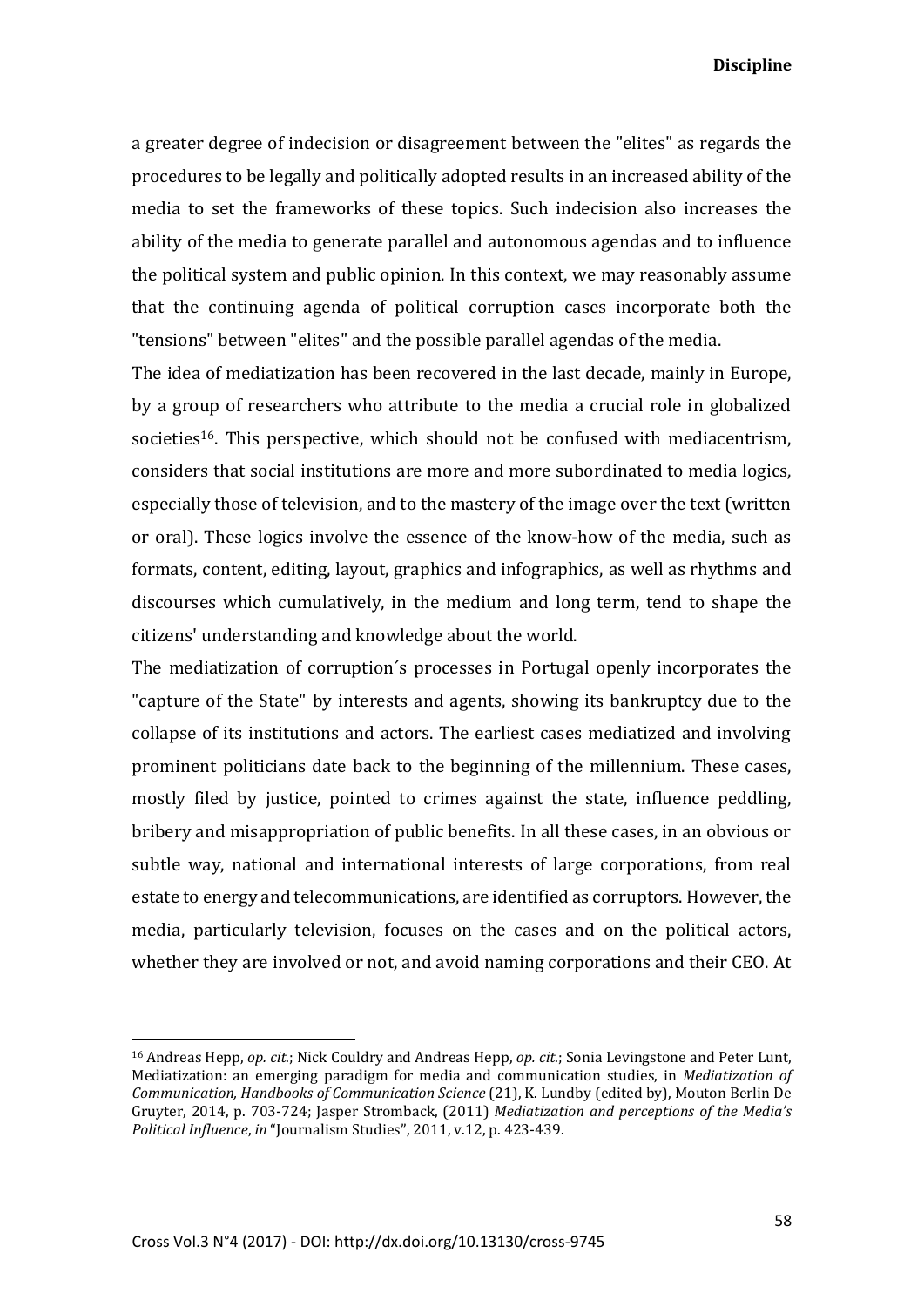the same time, democratic institutions are being discredited, with special emphasis on parliament and judicial institutions.

We point out that Portuguese people watch television for a daily average of about 3 hours and 45 minutes, which makes it the citizens' most-used medium for information consumption. The visibility and mediatization strategies used by the media, notably television and online news sites, replicated in social networks, have a considerable impact on citizens' perception of democracy, as we can observe in International Transparence Reports and Eurostat Barometers.

The most common mediatization strategy is the visibility given to corruption issues. This can happen from the continuous and exhaustive repetition of information, from the prolonged time display of the same television frame or from the use of a decontextualized photography in the newspaper.

The mediatization of the detention of former Portuguese Prime Minister José Sócrates demonstrates the visibility given to the corruption of politicians. News frames repetition, television directs and newspaper highlights, replicated in the online sites and in the social networks, constituted the agenda of the informative space for weeks. For example, on the weekend of the 22<sup>nd</sup> and 23<sup>rd</sup> November 2014, after the arrest of the ex-Prime Minister on suspicion of crimes of corruption, tax fraud and money laundering, the media made extensive coverage of the matter. According to MediaMonitor's Clipping service analysis<sup>17</sup>,

> "In just two days, about 3,000 news items related to the former Prime Minister were released…Television and the digital media were the ones that were more attentive to the subject, dedicating to him more than a thousand journalistic pieces each. In the press, this subject motivated 69 news stories with a total of 63 pages, equivalent to tabloid. On TV, the subject was exposed for about 70 hours, while on radio it motivated 13 hours of information".

 $\overline{a}$ 

<sup>17</sup> "*José Sócrates motivates more than 11 thousand news in 9 days*". Consulted in July 2017. http://www.marktest.com/wap/a/n/id~1e29.aspx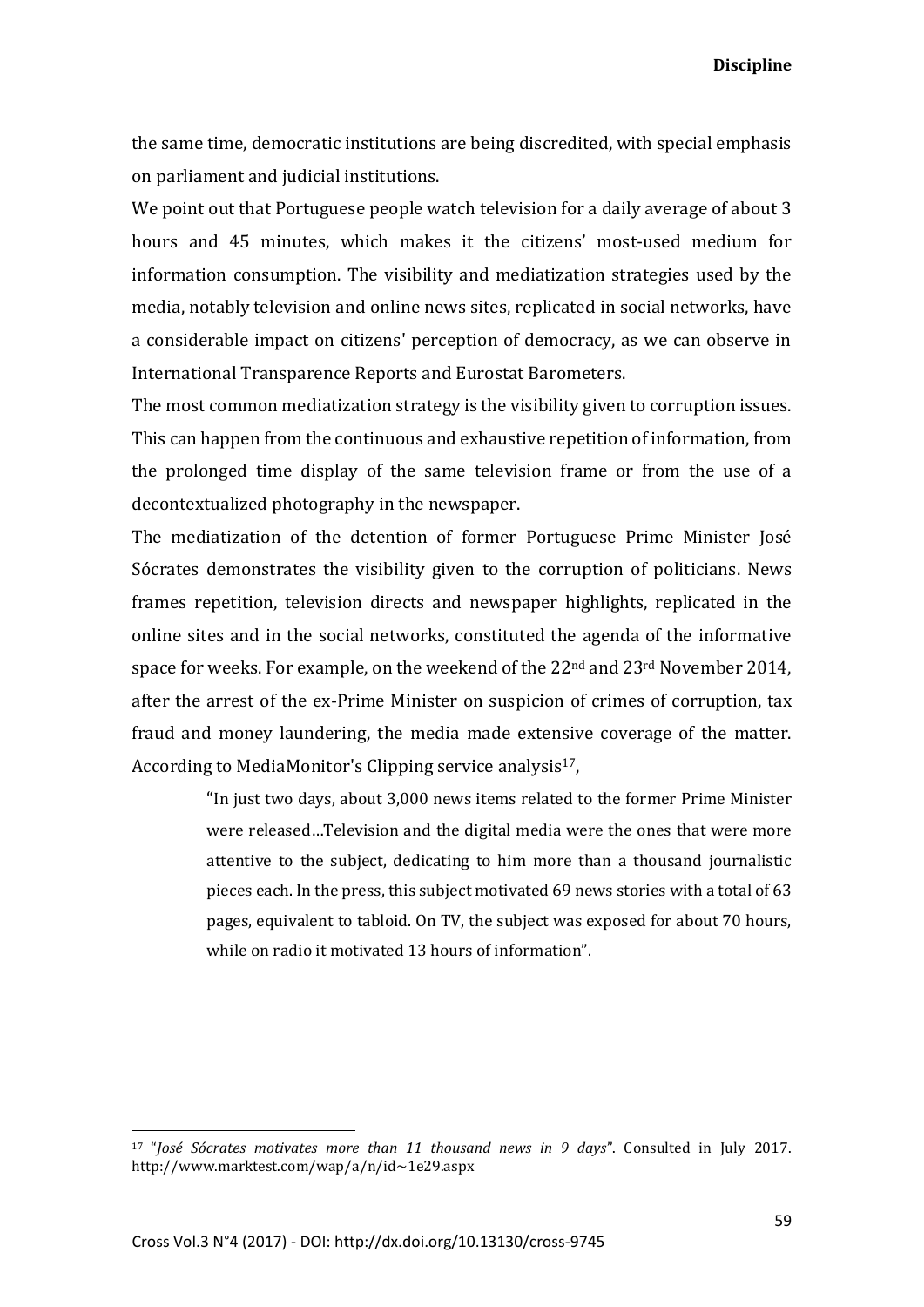Figure 3 - Arrest of former Prime Minister José Sócrates "*It was on his arrival in Lisbon from Paris, on the night flight, that José Sócrates was arrested*" (11/22/2014)



Source: SIC Television (11/22/2014, at 00.47 a.m.)

Figure 4 - "*Sócrates* (former Portuguese Prime-Minister) *arrested in the airport*" (12/22/2014)



Source: Front page of the daily newspaper *Correio da Manhã* (12/22/2014

Another element of mediatization is the use of infographics, which can appear in the press, on television, in online news sites or even in social networks. The infographics arise to fix perceptions of relationships between elements, aiming to shape interrelated networks, and are an imagistic tool to suggest and conduct readings. For many journalists and academics, infographics is not only a way to make the information appealing, but also a way to present contextualized and complex information, although they admit that total understanding involves sophisticated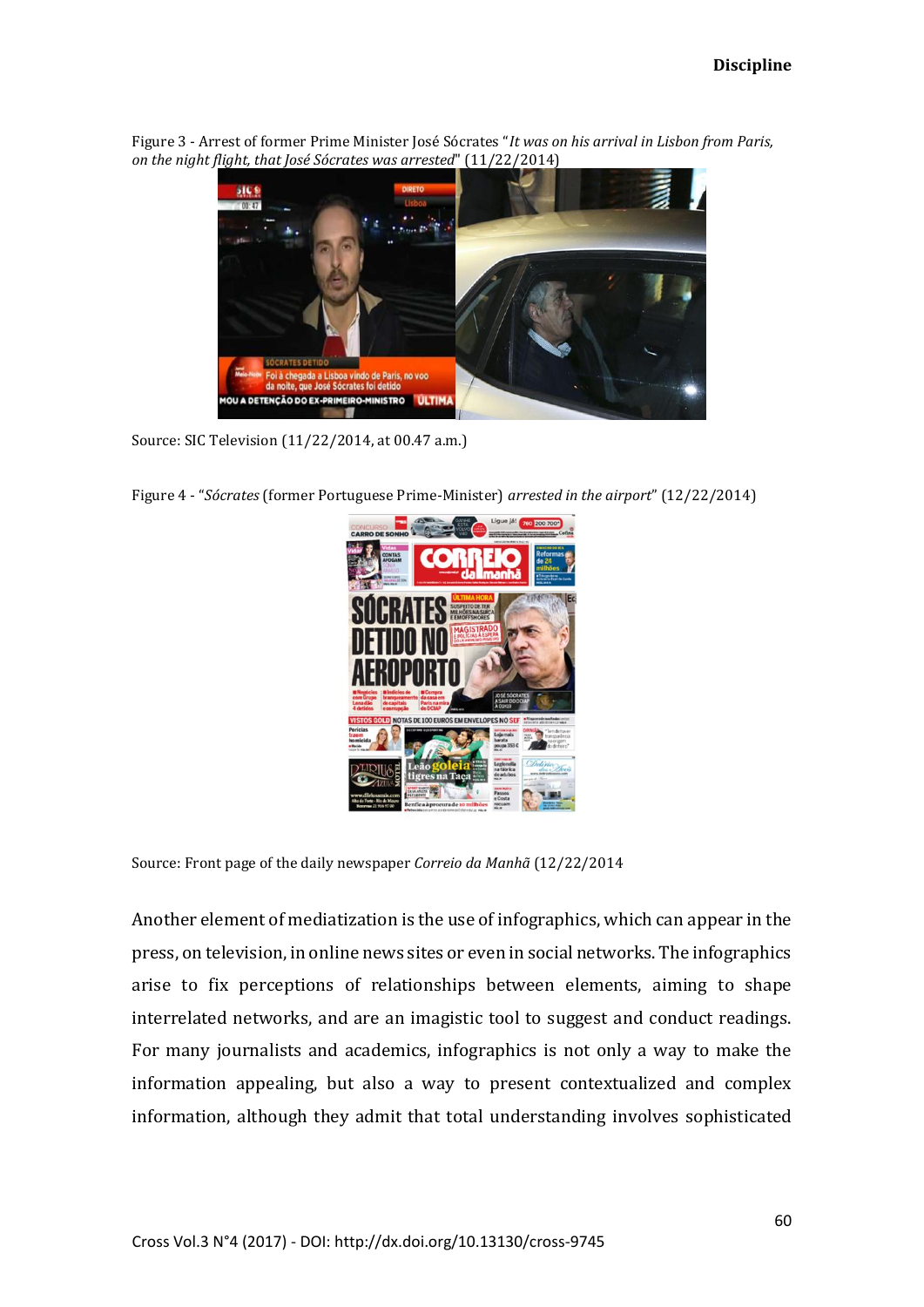literacy skills<sup>18</sup>. On the other hand, as suggested in the studies on the mediatization of politics19, the description and network representation of corruption phenomena in texts and infographics constitute a contribution to the consolidation of "knowledge" and the construction of a "public opinion" on corruption and democracy.

One of the cases that most stimulated the use of infographics in Portuguese journalism was the connection between corruption cases in Portugal and Brazil. These cases were investigated in the so-called *Marquês* case<sup>20</sup> (where a former Portuguese prime minister is involved) and *Lava Jato* <sup>21</sup>(where the former president of Brazil is involved).

The example was published on July 24th 2015, in *Semanário Sol*, with the title "Brazilian scheme arrived in Portugal by diplomatic bag". Signed by Carlos Diogo Santos, the news seeks to summarize the various relations between the *Lava Jato*  case and the *Marquês* case and is organized according to the lead:

> "Brazil has sent a request for international aid to Lisbon in the context of the largest money laundering in that country's history - *Lava Jato*. The letter rogatory sent to the Attorney General's Office (PGR) officialized what has long been known: the mega processes of the two countries are interconnected ".

The news emphasizes that the investigations in both countries are directly interconnected and are centered on the Odebrecht Company — which is involved in the *Lava Jato* case in Brazil — and its associates in Portugal. The corruption scheme

 $\overline{a}$ 

<sup>18</sup> Gray Jonathan, Chambers Lucy and Bounegru Liliane, *The Data Journalism Handbook*, Beijing/Cambridge, O'Reilly Media, 2012.

<sup>19</sup> Stromback Jasper, *op. cit.* p. 423-439.

<sup>20</sup> The *Marquês* (Marquis) case, which is still ongoing, is an investigation of a supposed scheme of corruption, money laundering and influence peddling, involving former Socialist Prime Minister José Sócrates, as well as the banker Ricardo Salgado (BES), CEO of Portuguese corporations with state participation. At the center of the investigation are the 23 million euros collected in Switzerland in accounts of a businessman and best friend of the former Prime Minister (PM), transferred to Portugal between 2004 and 2011. The PM and others involved were accused in 2017.

<sup>21</sup> The *Lava Jato* (Car Wash) case, running in Brazil, began with the investigation of a scheme of fraud and misappropriation of the state-owned company Petrobras for the illegal financing of political parties and politicians. According to the federal police and the courts, company directors appointed by political parties favored several builders through huge over-invoiced contracts. Part of the amount was allocated by the companies benefiting politicians, parties and individuals responsible for getting the money through.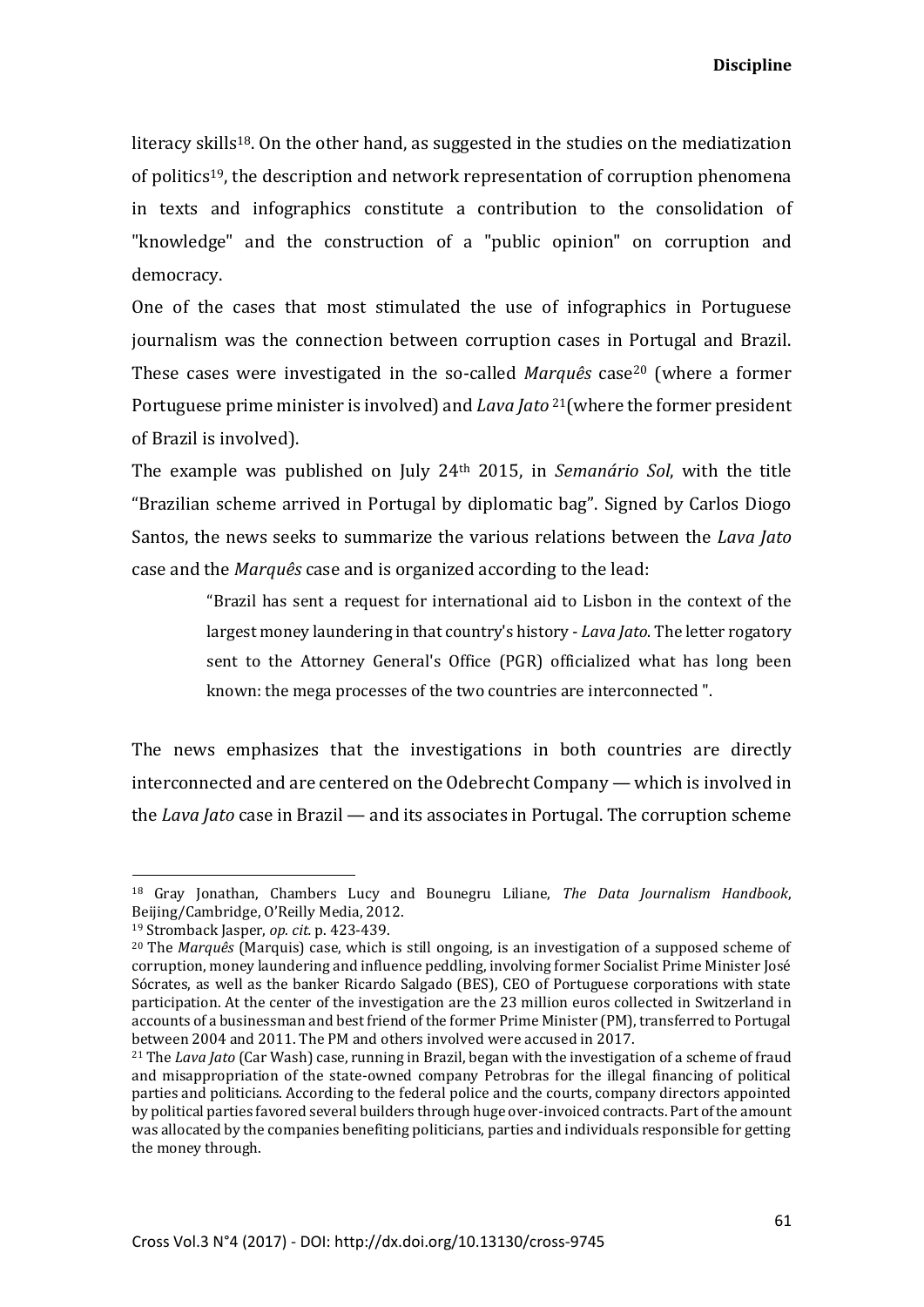in Brazil, investigated in the *Lava Jato* case, centered on the state-owned oil company Petrobras, involved bribes paid to managers of the Brazilian oil company by a Portuguese bank – the BANIF, subsequently intervened by the Portuguese state<sup>22</sup> - as well as by Brazilian construction companies and Portuguese telecommunication companies. It should be noted that this process included influence peddling, money laundering and crimes against the state. The news discourse is centered, respectively, on the former Portuguese Socialist Prime Minister and on the former president of Brazil of the Workers' Party (PT). Also noteworthy is the involvement of ex-ministers, administrators of private companies (constructors and a pharmaceutical company) and Portuguese and Brazilian state companies, as well as offshores and two Portuguese banks collapsed between 2014 and 2015 (BANIF and BES)23.

This representation of graphic information often distorts, eliminates or simplifies elements which would allow the contextualizing of the facts. On the other hand, putting the faces of politicians in the center of the infographics and erasing the responsible and corrupting corporations tends to set up the perception of the process.

#### **Conclusions**

**.** 

The power of the mainstream media and information technologies, mainly the big technological companies, has increased exponentially and is out of the control of the democratic society, since the existing legislation is not able to regulate its activities. Globalized economic and financial interests assume a growing and privileged role in

<sup>22</sup> BANIF (Banco Internacional do Funchal): In December 2015, BANIF was intervened by the Portuguese State. Under this process, assets considered of good quality were sold to the Spanish Bank Santander Totta. The business involved a total of  $\epsilon$  2.25 billion in public support, of which  $\epsilon$  1,766 billion were directly covered by the state.

<sup>&</sup>lt;sup>23</sup> BES (Banco Espírito Santo) is a private bank founded in 1836 that has coexisted with the various Portuguese political regimes ever since. In 2013, losses above EUR 95 billion in the balance sheet and irregularities in the accounts were disclosed. In July 2014 the president, the banker Ricardo Salgado, was removed and replaced by a president appointed by the government. The BES license was canceled and the New Bank created. Thousands of shareholders were hampered by the separation between a Good Bank (New Bank) and Bad Bank (toxic assets and debt).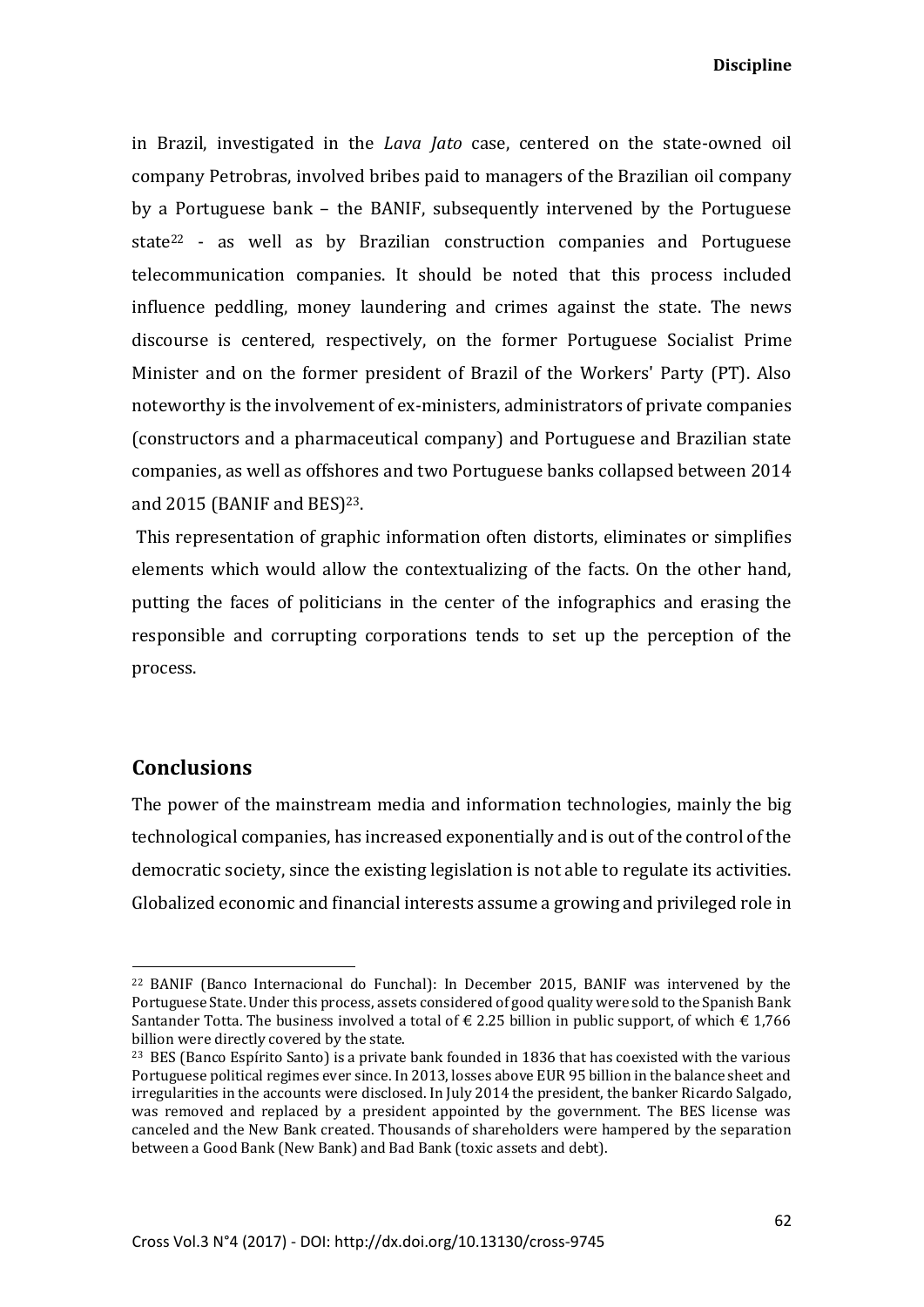the mainstream media, through participation and ownership, and in the social media, through the use of algorithmic coding. Big Technological corporations use Media and digital media, and synergies between both, leading to the collection of large data and the construction of databases. Mathematical expressions, algorithms such boots and others code processing, are used to produce automatic news and format contents, such "fake news" that threaten democracies, since there is no verification of sources or the right to a fair hearing.

In recent years, in Portugal and other countries, corruption has been a commodity of great economic and symbolic value to global economic and financial interests, weakening democracy, institutions and agents. Corruption exists and is a crime to be fought, but it is not a raw material to weaken democracy. The causes of corruption in democracy are identified and are situated in the political, financial and judicial systems. In the political system, the emphasis is on parties financing, on the practices of political patronage and on the rotation of agents in economic and political positions, as well as on the interdependence of the three previous systems. Practices that foster corruption are identified in the economic and financial system, such as privatization and nationalization, as well as companies with public and private responsibility. In the judicial system, the gap between the criminal framework and new crimes of "white collar", as well as the existence of effective instruments of control and dissuasion, are relevant to corruption. Moreover, the cultural system also contributes effectively to the way societies look at corruption, namely where *familiarism*, nepotism and influence peddling make public opinion complacent.

Combating the phenomena of corruption requires the involvement of society and the media in civic and cultural pedagogy. For this to happen, changes to the party system and attention to the forms of party and candidate funding are needed. It is also necessary to modernize the legislation on economic crimes, in particular on illicit enrichment, and to criminalize these crimes. Moreover, the economic structure of the state should be separated from its private structure, and vigilance on CEO who transit between these sectors should be increased.

The use of mediatization strategies in corruption reinforces what we initially stated: the media is a privileged actor in democracy by setting (by the agenda-setting and